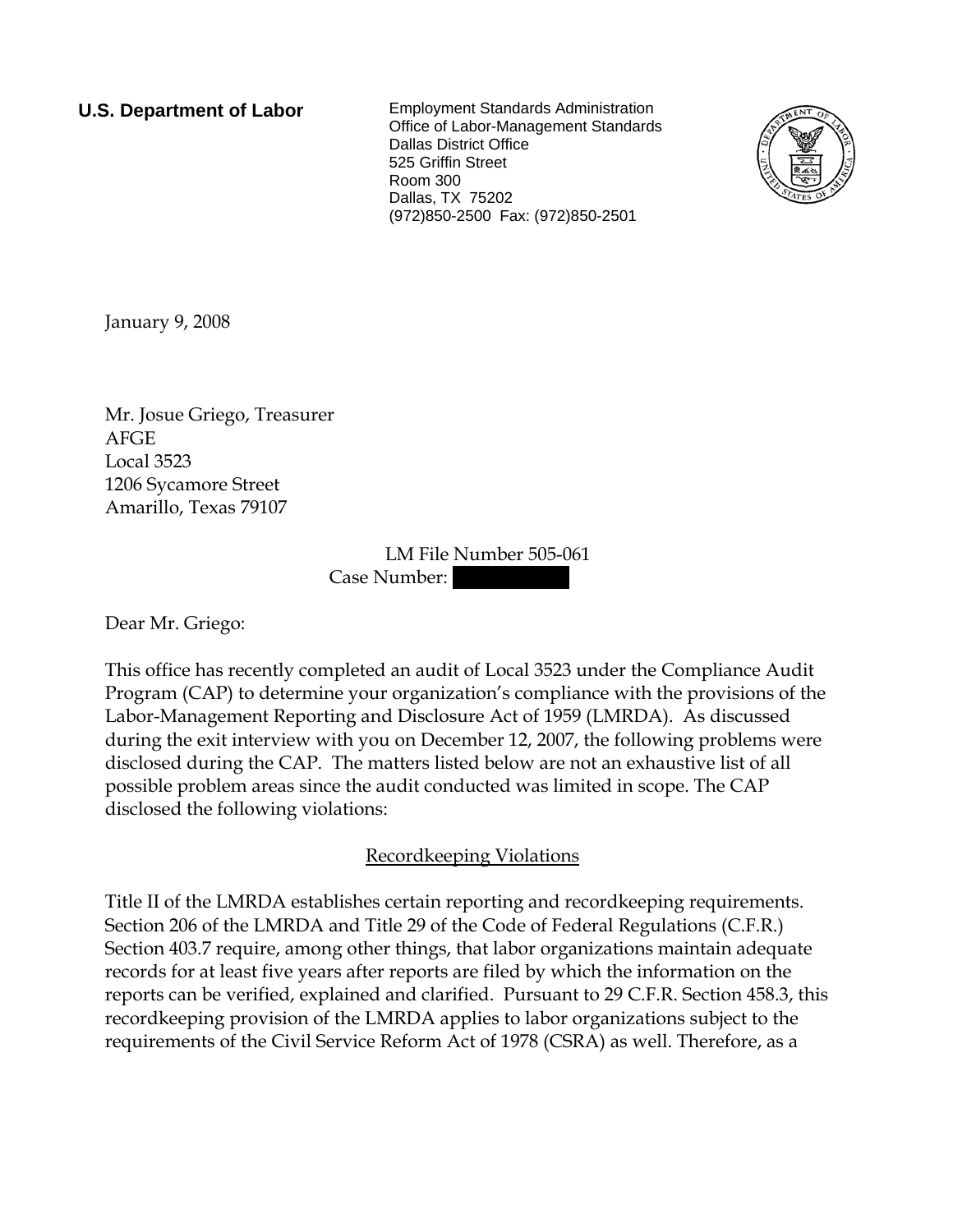Mr. Josue Griego January 9, 2008 Page 2 of 7

general rule, labor organization must retain all records used or received in the course of union business.

For disbursements, this includes not only original bills, invoices, receipts, vouchers, and applicable resolutions, but also documentation showing the nature of the union business requiring the disbursement, the goods or services received, and the identity of the recipient(s) of the goods or services. In most instances, this documentation requirement can be satisfied with a sufficiently descriptive expense receipt or invoice. If an expense receipt is not sufficiently descriptive, a union officer or employee should write a note on it providing the additional information. For money it receives, the labor organization must keep at least one record showing the date, amount, purpose, and source of that money. The labor organization must also retain bank records for all accounts.

The audit of Local 3523's 2006 records revealed the following recordkeeping violations:

1. Disposition of Property

Local 3523 did not maintain an inventory of the Bibles that are given away. The union must report the value of any union property on hand at the end of each year in Item 14 Assets of the LM-4. The union must retain an inventory or similar record of property on hand to verify, clarify, and explain the information that must be reported in Item 14.

2. Failure to Maintain a Fixed Assets Inventory List

OLMS requires that unions maintain a record of all assets.

3. Failure to Maintain Invoices/Bills or Other Supporting Documentation

Adequate documentation was not retained for some of Local 3523's expenditures including flower purchases, purchases for the annual picnic, and donations to organizations. OLMS requires that unions maintain adequate documentation for all expenditures.

4. Failure to Maintain Meeting Minutes & Information not Recorded in Meeting **Minutes** 

During the audit, you advised OLMS that the membership authorized disbursements over \$250 and that the Executive Board authorized disbursements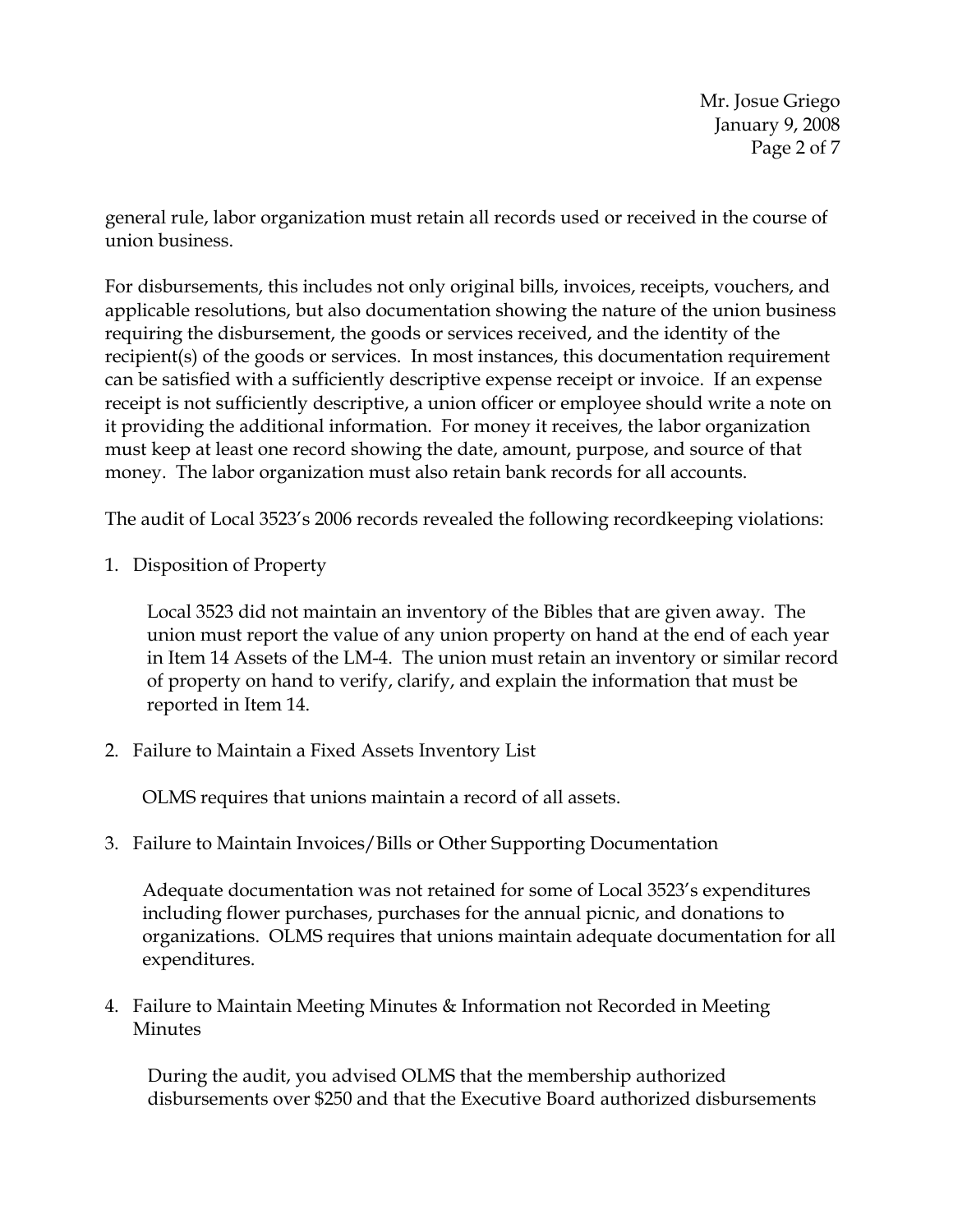Mr. Josue Griego January 9, 2008 Page 3 of 7

under \$250. You also advised that Local 3523 does not hold Executive Board meetings. Local 3523 failed to maintain most of the membership meeting minutes for 2006, and the minutes available did not contain any reference to any disbursement authorizations. There was no other record showing authorization for Local 3523's disbursements. OLMS requires that unions maintain adequate documentation for all expenditures. If Local 3523 authorizes disbursements in membership meetings, then the minutes of those meetings must be maintained.

5. Failure to Maintain a Union Record of All Accounts

Local 3523 failed to maintain a complete union record of their savings account and CD. Unions are required to maintain their own record of all their financial accounts. This record should include the beginning and ending balances, interest earned, and any debits or credits to the account.

6. Failure to Maintain a Complete Record of their Disbursements

Local 3523 failed to maintain some check carbon copies. OLMS requires unions to maintain all original documention in support of what is reported on the annual LM report. OLMS also requires that unions maintain adequate documentation for all expenditures.

7. Failure to Maintain Five Years of Records

Local 3523 failed to retain five years of records as required by law. Section 206 of the LMRDA and Title 29 of the Code of Federal Regulations (C.F.R.) Section 403.7 require, among other things, that labor organizations maintain adequate records for at least five years after reports are filed by which the information on the reports can be verified, explained and clarified.

8. Failure to Maintain Nomination and Election Records

Local 3523 failed to maintain a complete record of their last officer election via acclamation that took place on November 11, 2007. Federal law requires unions to maintain all nomination and election records for at least one year.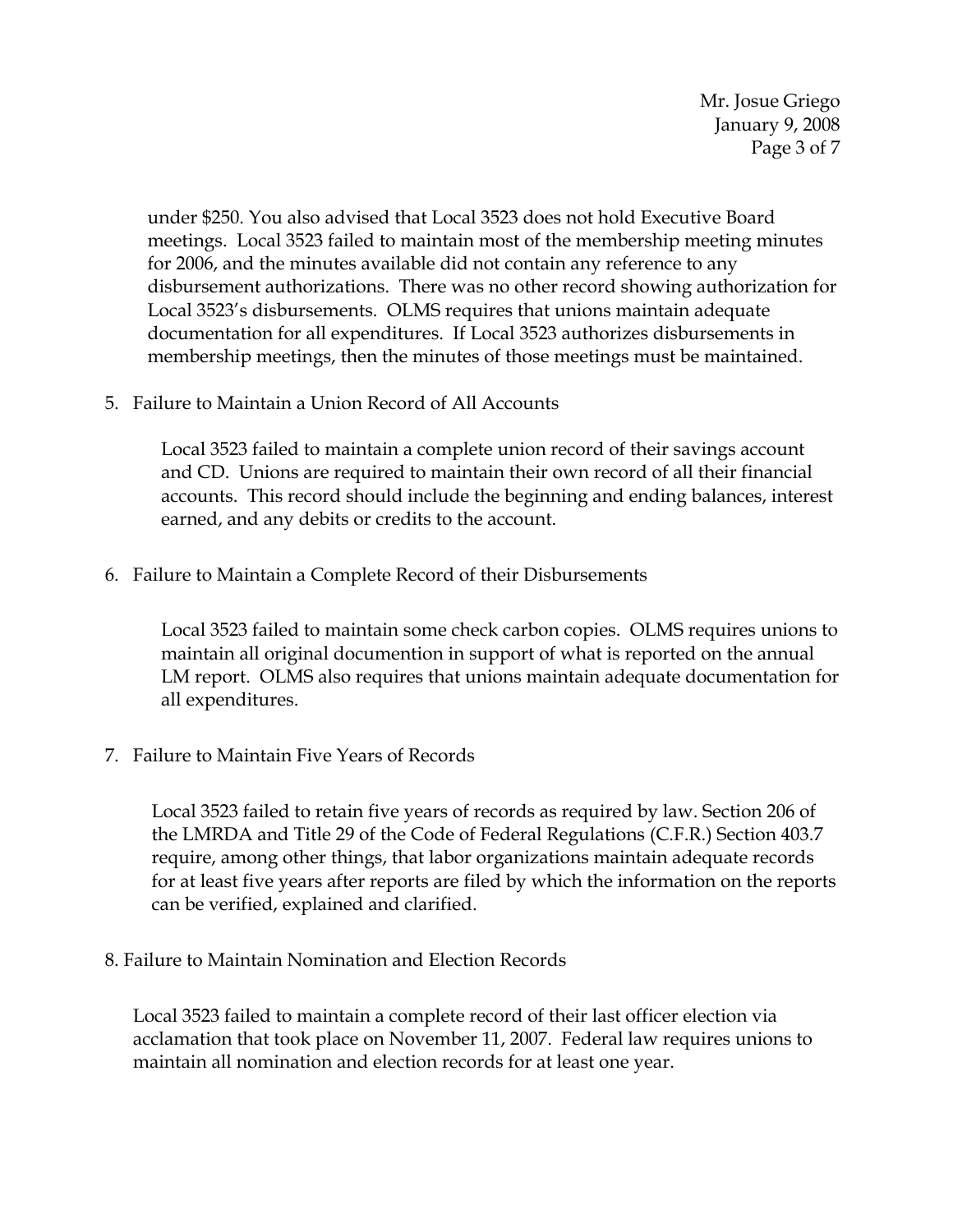Mr. Josue Griego January 9, 2008 Page 4 of 7

During the exit interview, you agreed to keep better records. You stated that you will create a fixed asset inventory list and an inventory list of the Bibles Local 3523 has on hand. You will create a union record of the savings account and CD account in Local 3523's ledger. You will advise the newly elected Secretary-Treasurer to keep all bills, receipts, invoices, and meeting minutes and to retain all financial records for a period of five years and all election records for a year.

Based on your assurance that Local 3523 will retain adequate documentation in the future, OLMS will take no further enforcement action at this time regarding the above violations.

# Reporting Violations

Pursuant to 29 C.F.R., Section 458.3, the reporting requirement under 29 C.F.R. Section 403.2 (see Section 201(b) of the Labor-Management Reporting and Disclosure Act (LMRDA)) is made applicable to labor organizations subject to the requirements of the CSRA. This provision requires labor organizations to file annual financial reports that accurately disclose their financial condition and operations. The audit disclosed a violation of this requirement. The Labor Organization Annual Report Form LM-4 filed by Local 3523 for fiscal year 2006 was deficient in the following areas:

1. Assets

Local 3523 failed to report all their assets in Item 14 Assets. Item 14 should include all petty cash, money in bank accounts including CD's, and any property of the union including Bibles and office equipment.

#### 2. Receipts

Local 3523 failed to report all their receipts in Item 16 Receipts. Item 16 should include all incoming monies including dues, interest on accounts, and other receipts.

3. Disbursements

Local 3523 failed to report all their disbursements in Item 17 Disbursements. Item 17 should include all expenditures from bank accounts and petty cash.

#### 4. Disbursements to Officers

Local 3523 did not include some reimbursements to officers totaling at least \$2,000 in the amounts reported in Item 18 All Officers and Disbursements to Officers.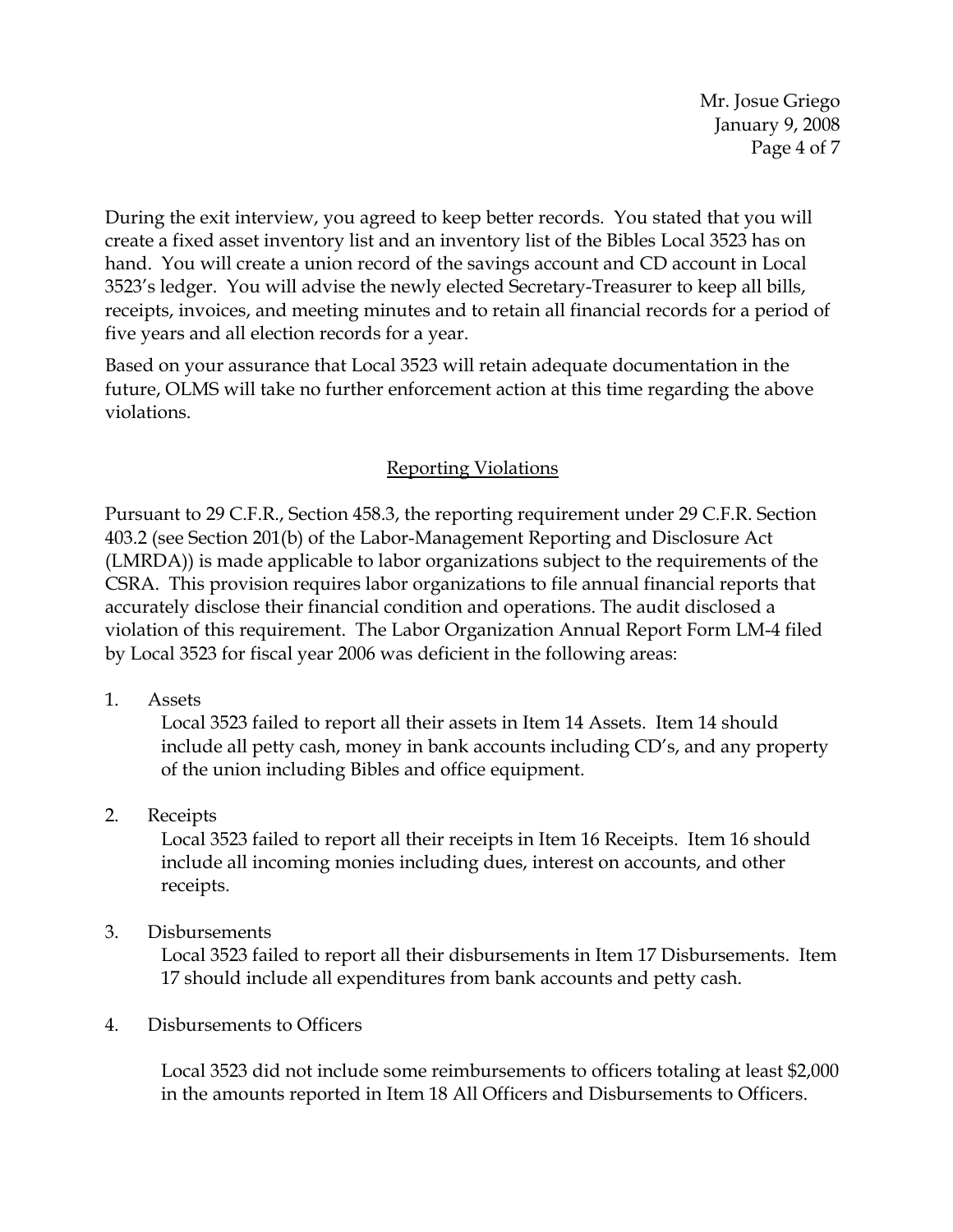Mr. Josue Griego January 9, 2008 Page 5 of 7

The union must report most direct disbursements to Local 3523 officers and some indirect disbursements made on behalf of its officers in Item 18. A "direct disbursement" to an officer is a payment made to an officer in the form of cash, property, goods, services, or other things of value. An "indirect disbursement" to an officer is a payment to another party (including a credit card company) for cash, property, goods, services, or other things of value received by or on behalf of an officer.

Local 3523 must file an amended Form LM-4 for fiscal year ending December 31, 2006, to correct the deficient items discussed above. I provided you with a blank form and instructions, and advised you that the reporting forms and instructions are available on the OLMS website (www.olms.dol.gov). The amended Form LM-4 should be submitted to this office at the above address as soon as possible, but not later than February 4, 2008. Before filing, review the report thoroughly to be sure it is complete, accurate, and signed properly with original signatures.

# Other Violations

The audit disclosed the following other violation(s):

1. Advanced Travel Funds

Local 3523 advances the full amount of estimated travel expenses to travelers. President Ralph Espinosa was overpaid a total of \$61.80 for the two union trips he took in 2006 and 2007. Espinosa overestimated his travel expenses and has not repaid Local 3523 the overage. You advised that you told Espinosa "not to worry about it." Federal law requires that union funds be spent solely for the benefit of the organization and its members. OLMS requires that unions maintain adequate documentation for all expenditures. There was no justification for the overpayments in Local 3523's financial records. Further, for unions who provide travelers travel advances, OLMS recommends against advancing 100% of the travel funds.

# Other Issues

# 1. Expense Policy

As I discussed during the exit interview with you, the audit revealed that Local 3523 does not have a clear policy regarding flower purchases, petty cash purchases,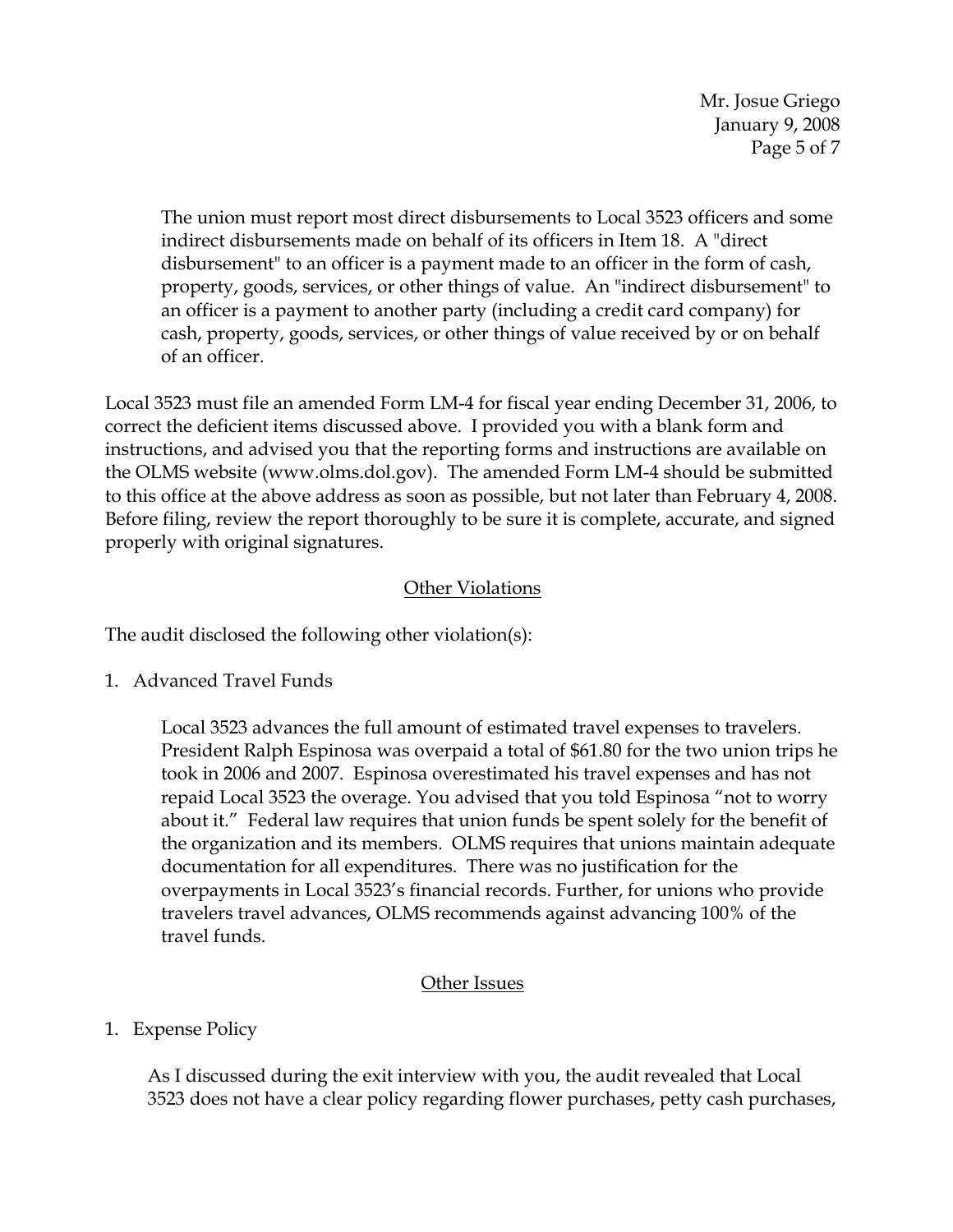Mr. Josue Griego January 9, 2008 Page 6 of 7

or purchases for the annual picnic. OLMS recommends that unions adopt written guidelines concerning such matters.

#### 2. Petty Cash Procedures

The audit revealed that Local 3523 does not have any petty cash procedures in place. OLMS recommends keeping a specified amount of cash in the fund and reconciling the fund on a regular basis. OLMS recommends that unions adopt written guidelines concerning such matters. The audit also revealed that Local 3523 was intermingling funds in that overpayments of payments via check were put into petty cash instead of deposited into Local 3523's credit union account. If the payment originated from Local 3523's credit union account, any overages should be deposited back into that account.

3. Signing Blank Checks

During the audit, you advised that President Ralph Espinosa signs blank checks. Your union's bylaws require that all checks be signed by the president and treasurer. The two signature requirement is an effective internal control of union funds. Its purpose is to attest to the authenticity of a completed document already signed. However, signing a blank check in advance does not attest to the authenticity of a completed check, and negates the purpose of the two signature requirement. OLMS recommends that Local 3523 review these procedures to improve internal control of union funds.

#### 4. Outdated Bylaws

During the audit, I noticed that Local 3523's bylaws had outdated information such as the officer descriptions and the dues rates. OLMS recommends that Local 3523 update their bylaws and file the amended bylaws with this agency.

5. Cancelled Checks

During the opening interview for the audit, you advised that Local 3523's credit union does not provide Local 3523 cancelled checks or copies of the cancelled checks. However, at some point in the future, the cancelled checks are supposed to be viewable online. When and if they come available, OLMS recommends printing the cancelled checks on a regular basis so that they are available for review for future audits.